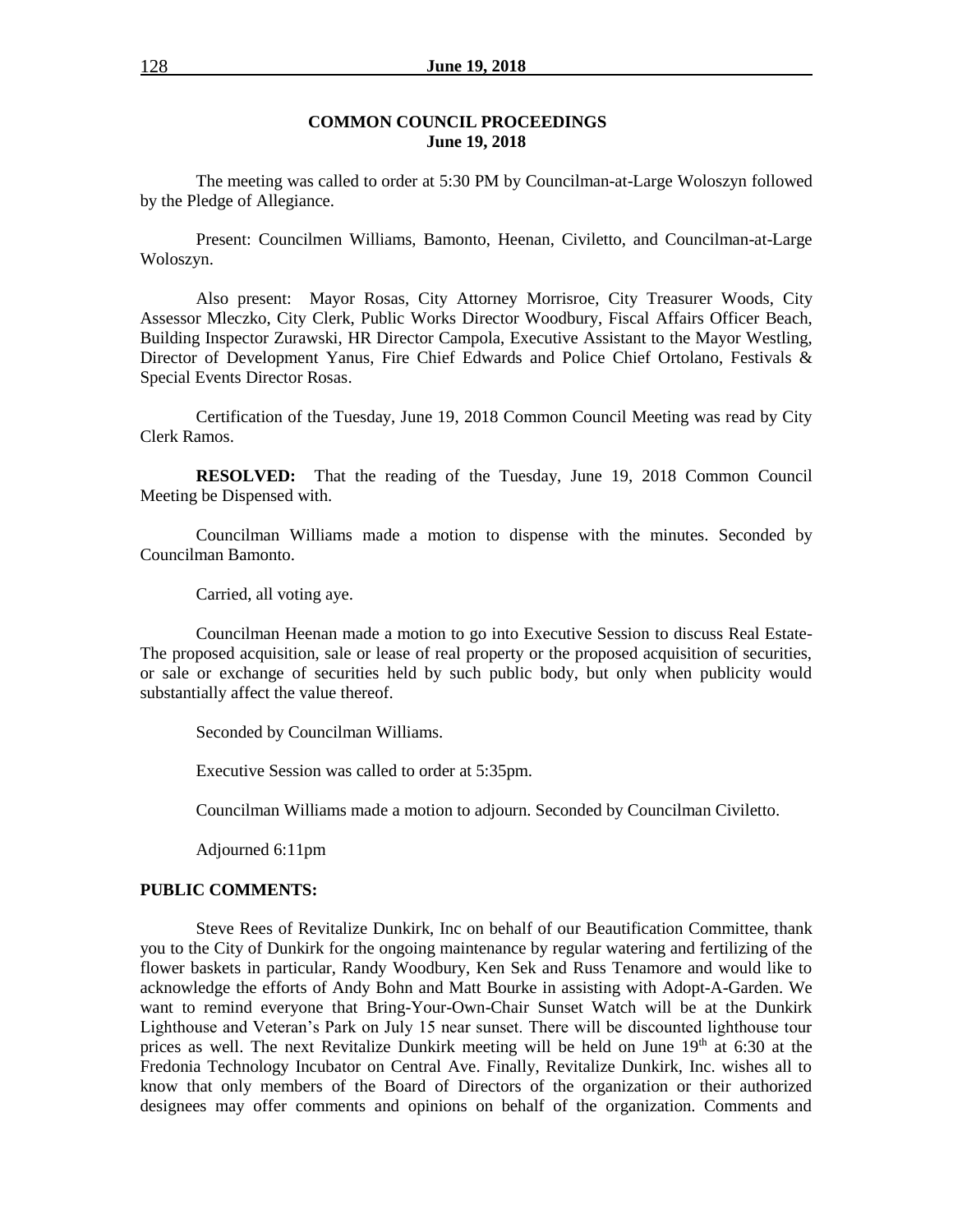opinions offered by others do not represent the Revitalize Dunkirk, Inc. and should not be construed as such by this or any other body. The comments and opinions of those not designated by the board are theirs alone and do not represent Revitalize Dunkirk, Inc., its Board of Directors, or the collective membership of the organization.

Tamara Benjamin of 51 Wilson Avenue spoke in opposition of the home of the future Methadone clinic due to the proximity of the Catholic school, which is potentially coming to Dunkirk.

Jenna Walker of 415 Eagle Street spoke in opposition of the home of the future Methadone clinic due to the proximity of the Catholic School, which is potentially coming to Dunkirk.

#### **COMMUNICATIONS FROM THE MAYOR INCLUDING DISAPPROVAL MESSAGES:**

Mayor Rosas stated that he did attend the Juneteenth Festival this past weekend. They were very impressed with the support that they received from the City and would like to address the issues that were brought up earlier. When I first came into office I reached out to NCCS. There have been issues with enrollment numbers being low and the City is looking to do anything we can to help them. We realize that it is the only Catholic School in the County and we would like to help them stay open. I have been advocating for an Opiod Treatment Clinic here in this area. There are people dying from this epidemic. The State Representatives have been helpful; The Commissioner of the New York Office of Alcohol and Substance abuse services did visit a few sites. I want to assure the Public that in no way, shape or form is the Mayor responsible for bringing in an Opiod clinic. No Mayor of any municipality in New York State has that type of power or authority. In fact, if the State decides that they are going bring one in, as long as they are not in violation of any of our City codes or New York State regulations, this Council nor the Mayor has any choice in that decision. The decision to pick a site was that of the provider in conjunction with the funder which is OASAS. I want to make sure that the families know that I fully understand their concerns and I will do everything and anything within my power to make sure we are addressing your concerns. I want the council members to know that the provider that they are looking to bring in is very professional. There is a lot of stereotyping with these clinics, they say people are congregating, loitering and that there are needles and packages and things like that around. I would not support anything even close to that anywhere in the City regardless of what location they would pick. I want everyone to understand that I support NCCS and I will work with Council to address those concerns and at the same time we have a very serious epidemic in our community that we need to address. We have an opportunity to address that issue but as hard of a decision as it may be, we have to make the right decision. Mayor Rosas asked City Attorney Morrisroe to give you a little more insight on the provider and what we should expect.

City Attorney Morrisroe stated that the location that was chosen was chosen by the private entity which is the nonprofit provider of those services. The City had no say or authority to mandate any of that. In terms of zoning and planning it is currently zoned as a mental health clinic and there is no need for a use variance or any need for them to appear for any City planning body or the zoning board. Any changes they make are internal. In terms of the radius of the school that is understandable but also understand that building is as close to an island physically, geographically in the City as it could be in the sense that it's not in the heart of a residential neighborhood. It is not next door to any facility that would cause or raise any kind of zoning concerns and zoning laws were passed throughout this country to avoid clash of uses so to say. We have been in contact with the provider. They are a New York City entity that has a Buffalo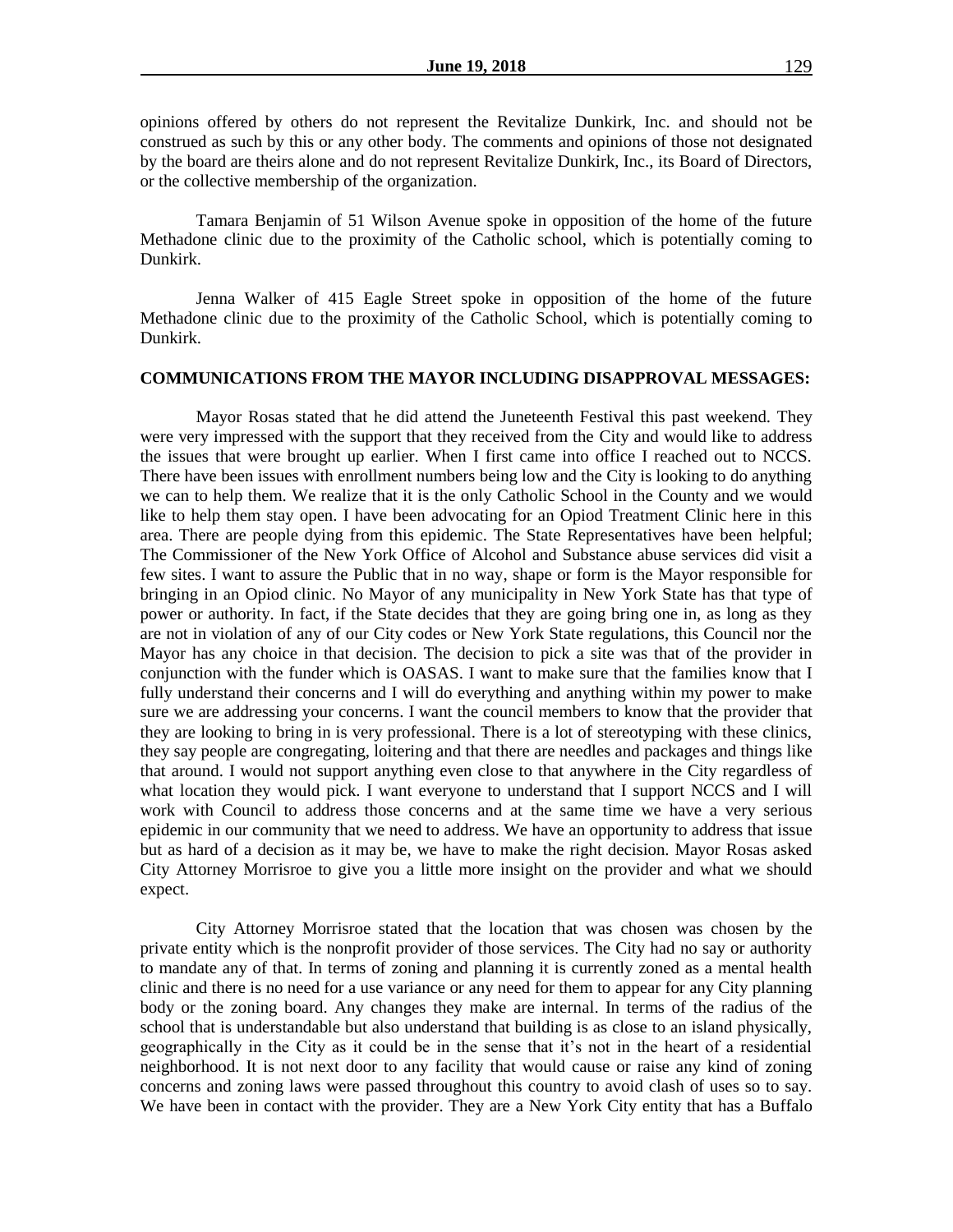affiliate. The clinic that is in Buffalo is on the lower West side in the heart of a residential neighborhood and there was plenty of concern before that went into operation, plenty of public meetings were had, sponsored by the provider. As a Buffalo resident I watched all of that first hand and what I can tell you is that after all of that, the clinic is a well oiled machine, the neighborhood is actually safer and crime numbers are down from what they were prior. The loitering issues and the concerns that you rightly raised are not an issue, they have security surrounding the building at all times of operation.

### **COMMUNICATIONS FROM THE PUBLIC AND PETITIONS:**

Request from Dunkirk Midget Football League to have their annual Tag Days fundraiser on Saturday, August  $4<sup>th</sup>$  from 9am-3pm at the following intersections: Central Avenue and Fourth Street, Central Avenue and Fifth Street and West Doughty Street near the fire hall.

Councilman-at-Large Woloszyn stated a motion was need to refer to appropriate departments and approve subject to appropriate insurances and usual conditions.

Councilman Bamonto made a motion. Seconded by Councilman Williams.

Carried, all voting aye.

Request from Venesia Butts of 214 Plover Street to close off the entrance of the beginning of Plover Street to the end of Plover Street from 9am to 10pm on July 4<sup>th</sup> for a neighborhood celebration Sound and/or music amplification will be utilized.

Councilman-at-Large Woloszyn stated a motion was need to refer to appropriate departments and approve subject to appropriate insurances and usual conditions.

Councilman Williams made a motion. Seconded by Councilman Civiletto.

Carried, all voting aye.

Request from the Martinez family to set up a30x20 tent on Sunday, July 7th at Point Gratiot in the Northeast corner of the park as to not encroach on others. The tent would be set up by Piede Tents.

Councilman-at-Large Woloszyn stated a motion was need to refer to appropriate departments and approve subject to appropriate insurances and usual conditions.

Councilman Williams made a motion. Seconded by Councilman Civiletto.

Carried, all voting aye.

Request from Renee Griffith to have a bounce house at Koch's Pavilion at Point Gratiot on Sunday, July  $15<sup>th</sup>$  for a family picnic.

Councilman-at-Large Woloszyn stated a motion was need to refer to appropriate departments and approve subject to appropriate insurances and usual conditions.

Councilman Bamonto made a motion. Seconded by Councilman Williams.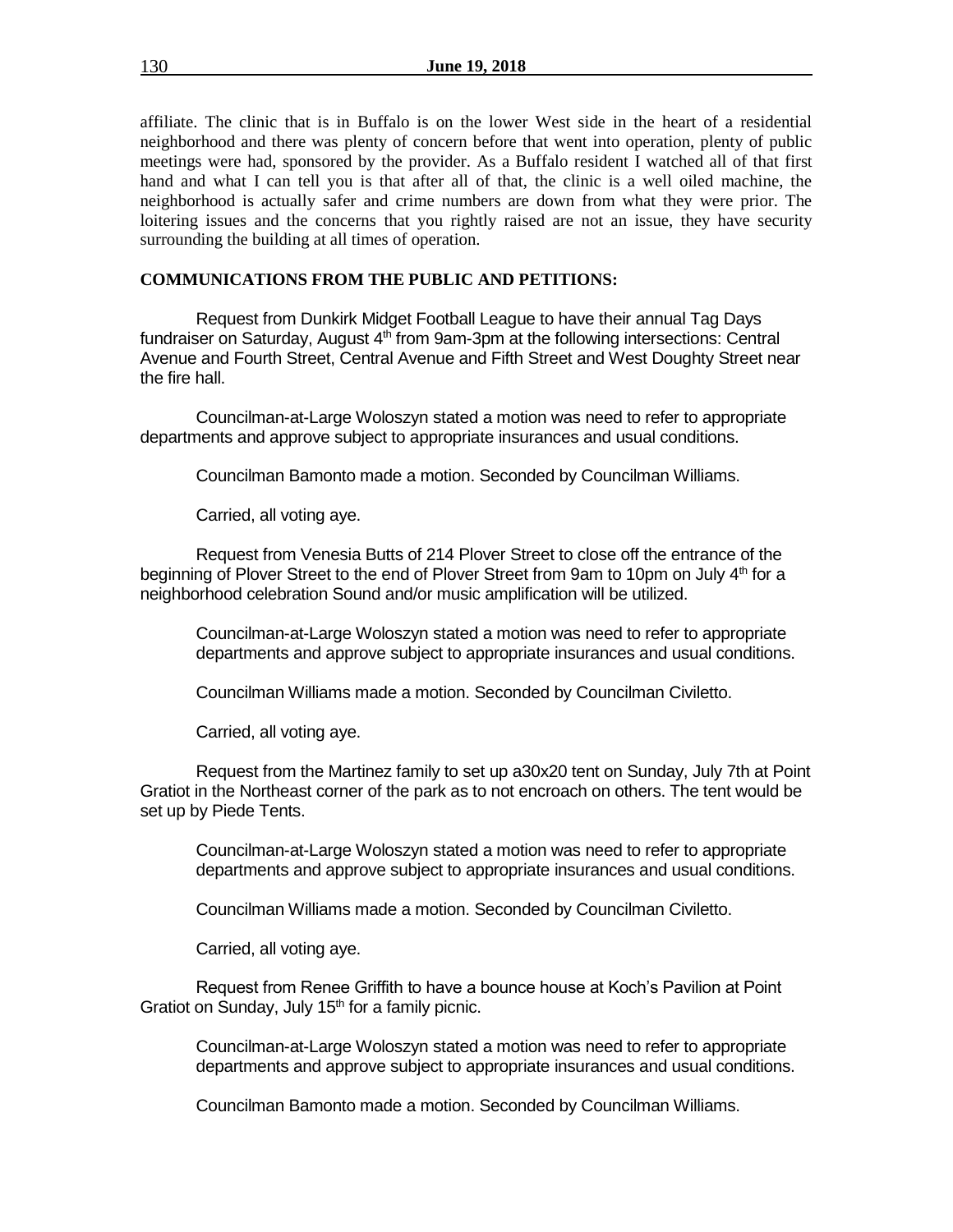Carried, all voting aye.

Request from Brian Meyer for the City to have a Flea Market every weekend from May 1<sup>st</sup> thru Labor Day in the parking lot on the corner of Washington Avenue and Lakeshore Drive. He would need 3 trash cans and 3 cones each weekend.

Councilman-at-Large Woloszyn stated a motion was need to refer to appropriate departments and approve subject to appropriate insurances and usual conditions.

Councilman Williams made a motion. Seconded by Councilman Civiletto.

Carried, all voting aye.

Request from Brian Madurski to use the Wright Park basketball courts on Saturday, August 18, 2018 for the Annual NCCYHA Street Hockey Tournament; rain date Sunday, August 19, 2018. Also requesting to have food vendors and a bounce house.

NO ACTION TAKEN.

Notice of Claim from Jessica Pencek for alleged damages to her tire when she hit a pothole on Warsaw Street on June 6, 2018.

Councilman-at-Large Woloszyn stated a motion was needed to refer to the law department.

Councilman Williams made a motion. Seconded by Councilman Civiletto.

Carried, all voting aye.

Small Claims Court Notice: Rebecca Mirek against the City of Dunkirk.

Councilman-at-Large Woloszyn stated a motion was needed to refer to the law department.

Councilman Williams made a motion. Seconded by Councilman Civiletto.

Carried, all voting aye.

Loudspeaker Application from:

Henry Hooten Sr to have a jazz band on Tuesday, July 3 at 8:00pm.

Dom Polski Club to use microphone, amplifier, speakers (band equipment) on August  $5<sup>th</sup>$  from 1:00pm-5:00pm.

Dunkirk Historical Lighthouse and Veterans Park Museum to use a loudspeaker from 9am-9pm on August 17<sup>th</sup>-19<sup>th</sup> for the Annual Reenactment Festival Weekend.

Blessed Mary Angela to have a live band on August 12 from noon-8:00pm.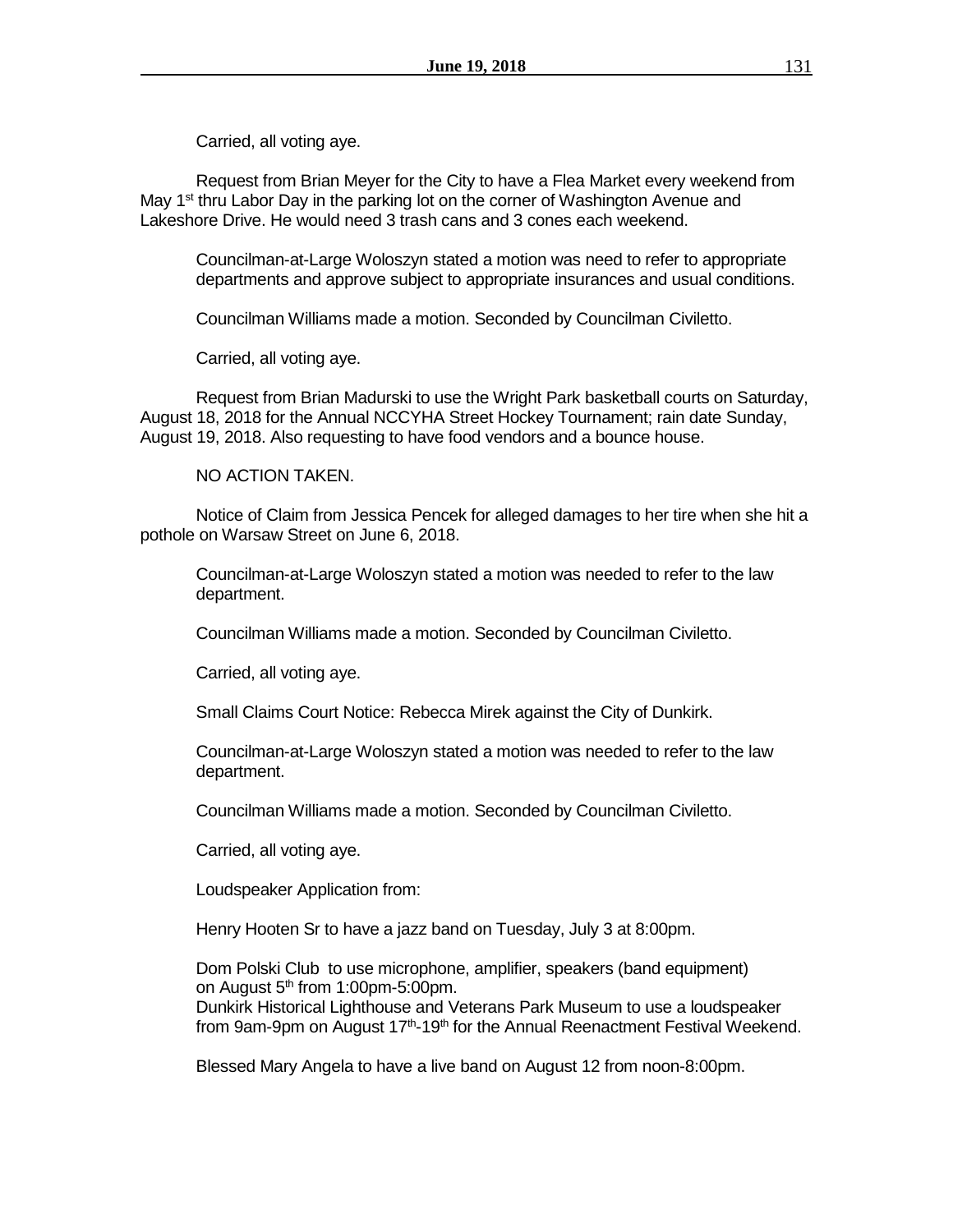Councilman Bamonto made a motion to approve. Seconded by Councilman Williams.

Carried, all voting aye.

#### **REPORTS OF STANDING COMMITTEES, BOARDS AND COMMISSIONS:**

Councilman Williams stated the next DPW Committee meeting will be Wednesday, June  $27<sup>th</sup>$  at 4:00pm in the Mayors Conference room and the Council should be on view points on WDOE on Thursday, June 28 at 8:45am. Also thanked Chief Ortolano for checking on the light at Second and Roberts and doing the traffic study there and inquired to DPW Director Woodbury when the City Electrician would be able to get there and fix that loop and if the deck at the boardwalk has been repaired and is there plan for correcting the drainage on the back side of Otter Street. Thank you to Director of Development Yanus for all of the development in the works coming and your office has been working very hard. You are doing a fine job trying to get things done and make changes in the City of Dunkirk.

DPW Director Woodbury stated the City Electrician would be there to fix that loop once he is done wiring the splash pad and the deck at the boardwalk is being worked on. The drainage problem is not a simple fix. The Mayor is committed to fixing it. We will get with the City Engineering Technician and map that out.

Councilman Bamonto inquired to DPW Director Woodbury for an update on Howard Avenue and Lucas Avenue.

DPW Director Woodbury stated it will be paved in the next couple weeks. They are doing finishing touches on the Lucas Avenue site.

Councilman Heenan inquired to Director of Development Yanus about the Resolution regarding Participation of Kayaks, will parking, security and liability will be addressed if we are awarded that grant.

Director of Development Yanus stated that Chautauqua County is putting in for this grant application thru the Consolidated Funding Application that is due July  $27<sup>th</sup>$ . It's an overall plan to increase kayak use along the waterway. This is to increase recreation and to continue to revitalize our waterfront.

Councilman Civiletto inquired to Director of Development Yanus if there will be a fence around the splash pad.

Director of Development Yanus stated there will be no fence around the splash pad.

Councilman-at-Large Woloszyn stated there will be a Finance Committee Meeting will be on Thursday, June  $21<sup>st</sup>$  at 4:00pm and thank you to the citizens who came out to speak today regarding the pier improvements and thank you to the individuals who came here to speak on behalf of NCCS and their families.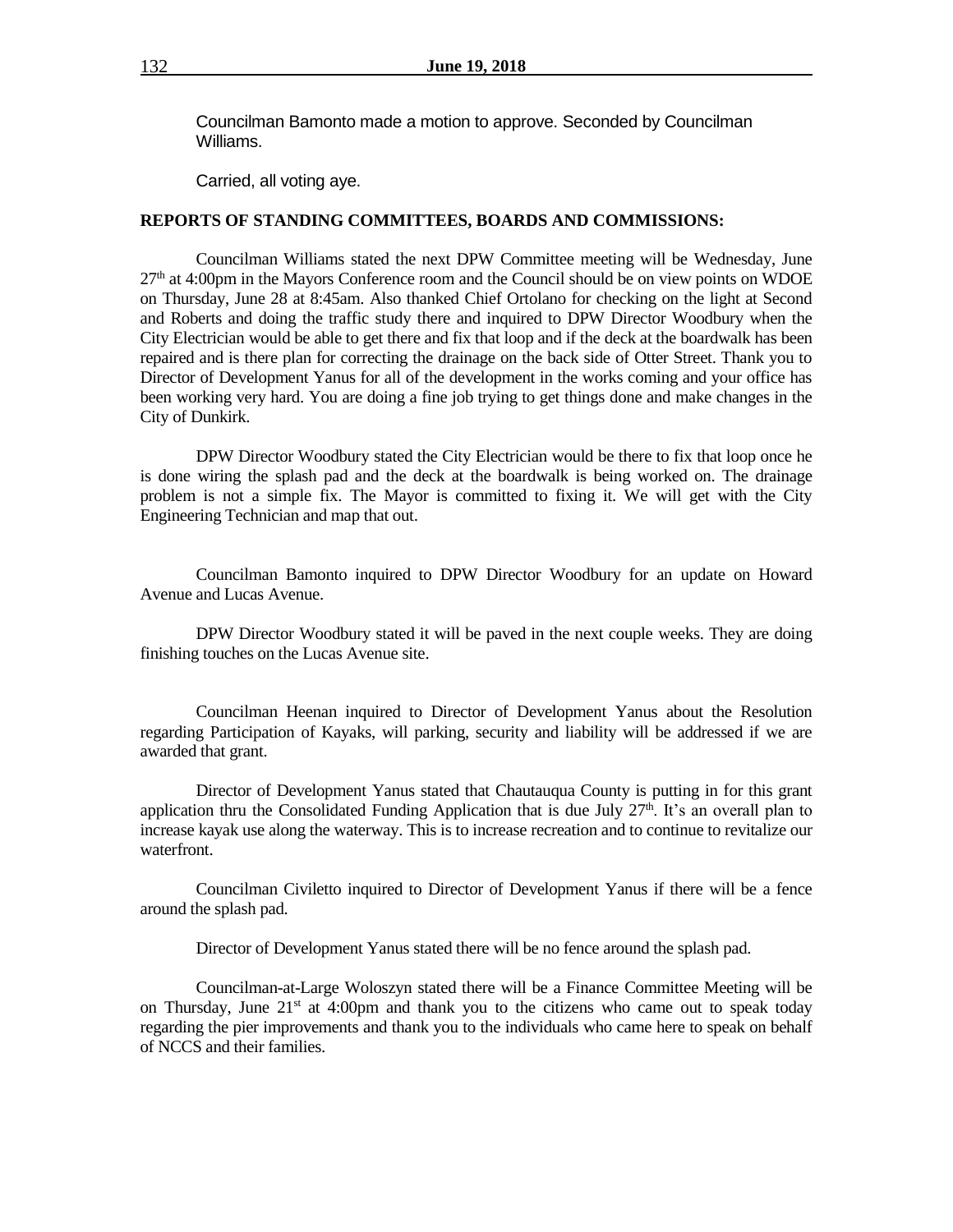**UNFINISHED BUSINESS:**

**PREFILED RESOLUTIONS:**

## **RESOLUTION #60-2018 June 19, 2018**

# **BY: ENTIRE COUNCIL**

# **SUBMISSION OF PROGRAM YEAR 2017 CONSOLIDATED ANNUAL PERFORMANCE & EVALUATION REPORT (CAPER) FOR CITY OF DUNKIRK CDBG PROGRAM TO HUD**

**WHEREAS,** the City of Dunkirk receives funding each year from the United States Department of Housing and Urban Development (HUD) through the Community Development Block Grant (CDBG) program, and

**WHEREAS,** the CDBG program provides much-needed funding to improve our community by providing decent housing, a suitable living environment, and by expanding economic opportunities, and

**WHEREAS**, the City develops a CAPER each year which outlines the City's accomplishments for the prior program year, and

**WHEREAS,** during the 2017 program year the City's CDBG program utilized \$353,407 in funding to assist our community with home repairs, home purchases, afterschool programs, street improvements, and demolition of vacant structures, among other programs, and

**WHEREAS,** following the City's approved CDBG Citizen Participation Plan, the draft CAPER was presented to the public by means of a public hearing and a fifteen-day public comment period, and

**WHEREAS,** no comments were received on the CAPER, now, therefore, be it

**RESOLVED,** that the City of Dunkirk PROGRAM YEAR 2017 CAPER will be submitted to HUD for review before June 30, 2018.

. Carried, all voting aye.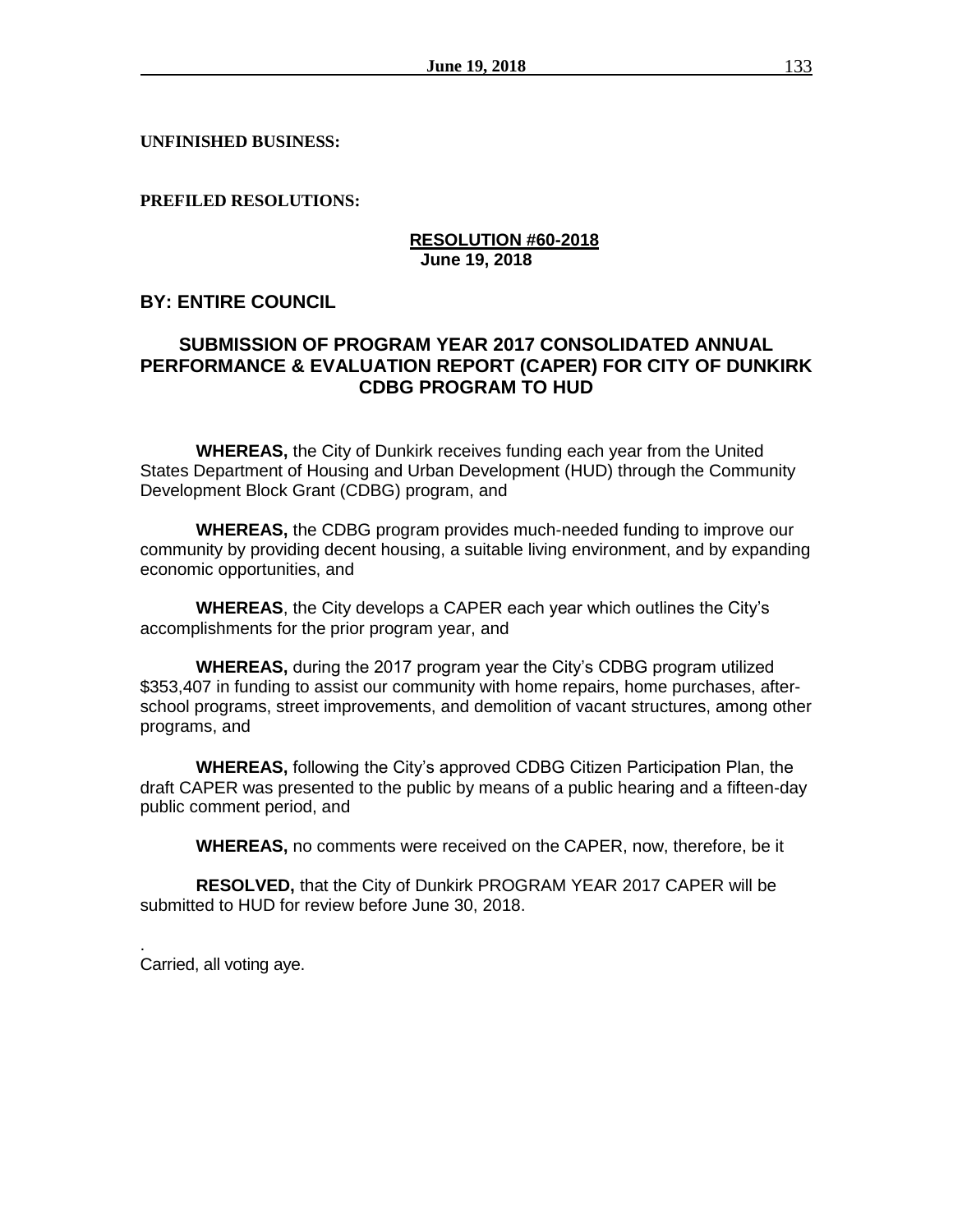### **RESOLUTION #61-2018 June 19, 2018**

## **BY: ENTIRE COUNCIL AUTHORIZING PARTICIPATION IN KAYAKS ALONG CHAUTAUQUA/LAKE ERIE**

**WHEREAS,** the City of Dunkirk has been invited to participate in a grant application titled Kayaks along Chautauqua/Lake Erie; and

**WHEREAS,** Kayaks Along Chautauqua/Lake Erie is a multi-community grant application led by the Chautauqua County Department of Planning and Development to purchase and install ADA-Accessible kayak launches in multiple communities on Lake Erie and Chautauqua Lake; and

**WHEREAS,** such participation will require a dedicated spot to launch kayaks and other non-motorized small watercraft along the Lake Erie shoreline on municipal property, in-kind work by the City to prepare the site, and local financial contribution from the municipalities involved; now, therefore, be it

**RESOLVED,** that subject to funding from the New York State Department of State's Local Water Front Revitalization Program and other identified financial contributors, the City of Dunkirk will participate in Kayaks Along Chautauqua/Lake Erie, and will contribute in-kind services, and funding in support of Kayaks Along Chautauqua/Lake Erie, which will include a cash contribution not to exceed ten thousand dollars and zero cents (\$10,000) in FY 2019; assistance with identifying the physical location of the kayak launch; inkind assistance in the form of site preparation for the kayak launch; and removal and storage of the dock seasonally.

Carried, all voting aye.

### **RESOLUTION #62-2018 June 19, 2018**

**BY: ENTIRE COUNCIL**

### **AUTHORIZING AGREEMENT FOR CONSULTANT SERVICES FOR CITY OF DUNKIRK SMART GROWTH CAPITAL INITIATIVE PIER AND HARBOR PROJECTS (Barton and Loguidice)**

**WHEREAS,** the City of Dunkirk has been awarded \$2,500,000 through the Buffalo Billion Phase II funding to enhance the Dunkirk Pier and harbor to include an increase in green space and recreation amenities, as well as improved connections between the pier and waterfront trail system; and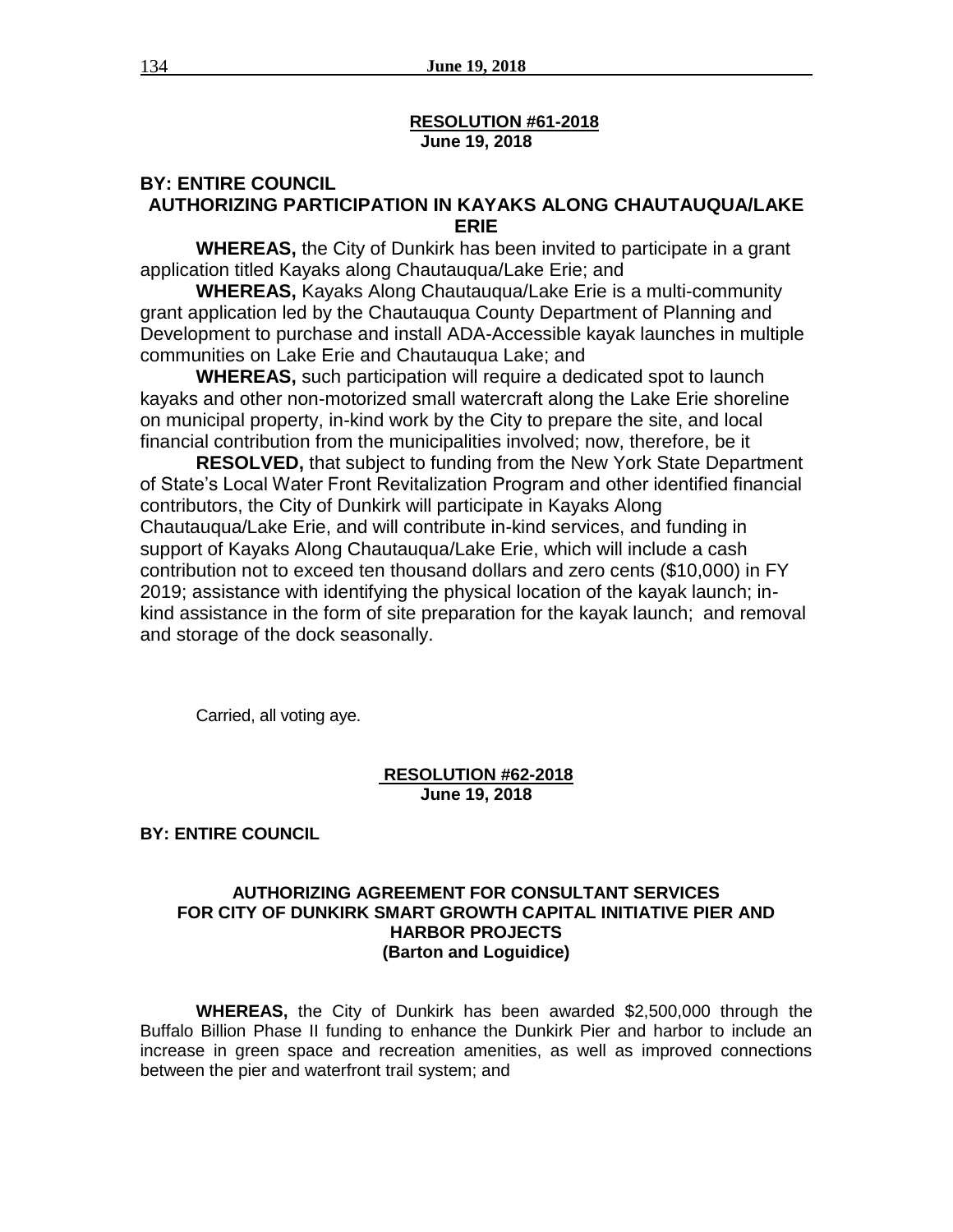**WHEREAS,** professional consultant services are required to develop engineering plans, specifications, and implementation of the Pier project, and Barton and Loguidice, is ready, willing and able to provide such services for the City in a good and workmanlike manner as determined by the Director of Planning and Development under her responsibility and authority by the City Code, and with the further consideration that Barton and Loguidice, comes highly recommended from the nearby communities that have done similar projects; now, therefore be it

**RESOLVED,** that the Mayor is authorized and directed to execute an agreement of services, on behalf of the City of Dunkirk, with Barton and Loguidice, 443 Electronics Parkway Liverpool, NY 13088, to program and design the City's Pier and Harbor for the benefit of the community with a cost not to exceed a total of two hundred eight thousand four hundred (\$208,400) for design, construction documents, and bid phase services and one hundred thirty six thousand eight hundred (\$136,800) for construction phase services; and be it finally

**RESOLVED,** that the revenue and appropriations for this project be set up by Fiscal Affairs as an income and expense in a separate City Fund, and that any and all consultant contract administration services be paid from the expense line of said Fund.

Carried, all voting aye.

## **RESOLUTION #63-2018 June 19, 2018**

## **By Councilmembers Williams, Bamonto & Civiletto:**

## **AUTHORIZATION TO AMEND AND TWIN GROUND LEASE WITH ERIE LAND DEVELOPMENT LLC FOR NEW WYNDHAM HOTEL AND RESTAURANT/BREW PUB OUTPARCEL**

**WHEREAS**, this Council previously authorized the Mayor to execute a ground lease with Erie Land Development LLC ("Erie") last year via Resolution #43-2018 after a Memorandum of Understanding between the parties was signed last June; and **WHEREAS,** in follow up discussions with Erie, the structure of the deal came up as it relates to financing and funding sources, as well as brownfield clean up of the parcels; and

**WHEREAS**, changes to the structure of the deal are necessary to address these issues; now, therefore, be it

**RESOLVED**, that this Council authorizes the Law Department and the Planning and Development Department to make the following changes to the lease(s):

 $\Box$  Prepare separate ground leases for the Wyndham Hotel and the proposed restaurant/microbrewery, as no lender will make a construction loan on multiple projects located on one parcel that are being constructed at different times.

 $\Box$  Extend the term of the ground leases to 50 years, as this will make the projects more attractive to lenders for permanent financing (Note this extension does not affect the term of any proposed Chautauqua County IDA PILOTs, which typically have a term of 15 years).